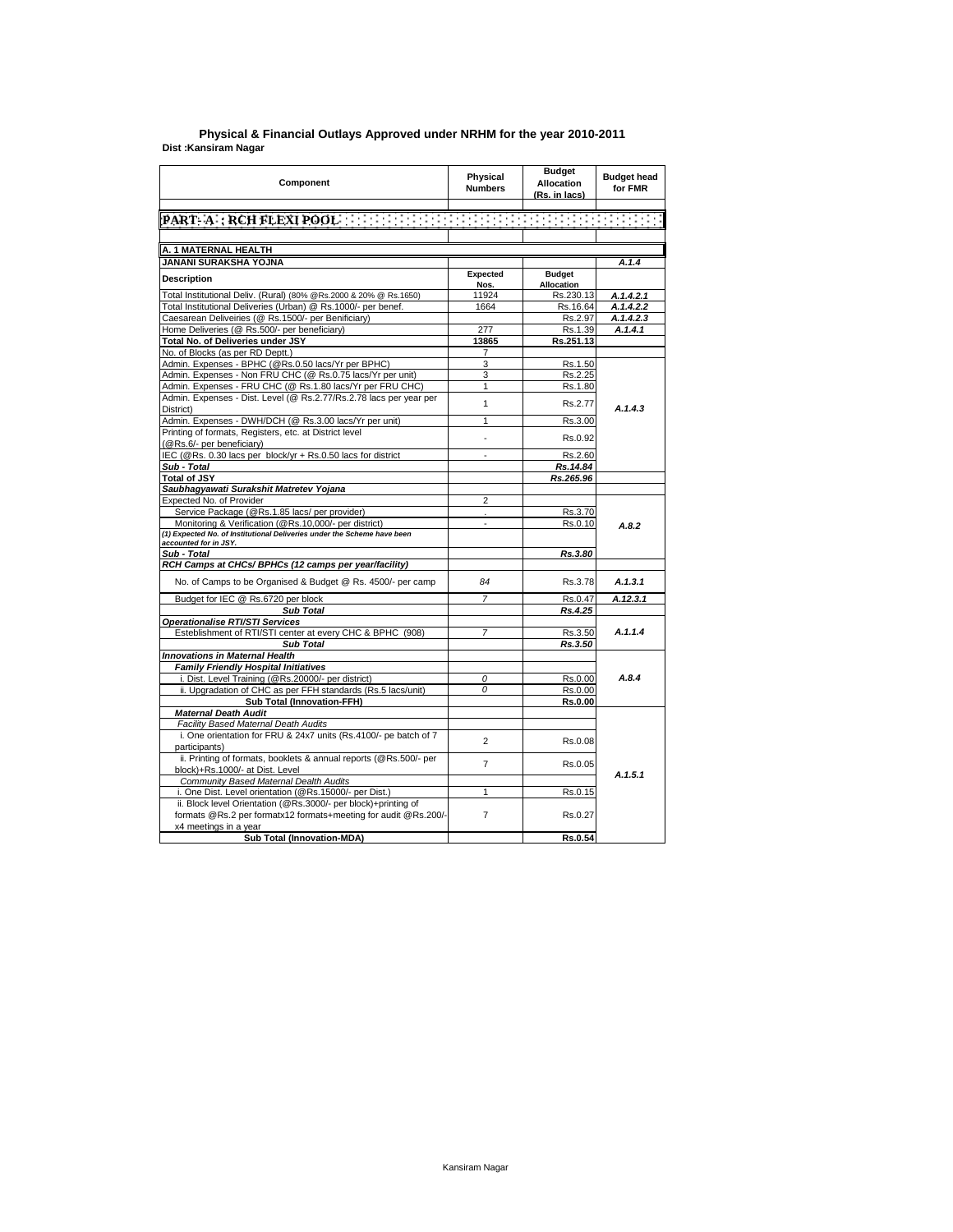| Component                                                                                      | Physical<br><b>Numbers</b> | <b>Budget</b><br><b>Allocation</b><br>(Rs. in lacs) | <b>Budget head</b><br>for FMR |
|------------------------------------------------------------------------------------------------|----------------------------|-----------------------------------------------------|-------------------------------|
| <b>Pregnant Women &amp; Child Tracking</b>                                                     |                            |                                                     |                               |
| i. Orientation Workshop                                                                        |                            |                                                     |                               |
| (a) At Dist. Level                                                                             | 1                          | Rs.0.21                                             | A.10.3                        |
| (b) At Block Level @ Rs.6500/- block                                                           | $\overline{7}$             | Rs.0.46                                             |                               |
| ii. Printing of formats (730 format/block @Rs.2 per format)                                    | 5110                       | Rs.0.10                                             |                               |
| Sub Total (Innovation-Preg. Women & child tracking)                                            |                            | Rs.0.77                                             |                               |
| Strengthening of Sub Centers Accridited under JSY                                              |                            |                                                     |                               |
| Dissemination meeting in the District @ Rs 5000/-                                              | 1                          | Rs.0.05                                             | A.1.1.5                       |
| Upgradation of Sub Centre in Dist (From State Level)                                           | 25                         | Rs.0.00                                             |                               |
| Sub Total (Innovation-S.C. Accridited under JSY))<br>Sub Total (Innovation in Maternal Health) |                            | Rs.0.05<br>Rs. 1.36                                 |                               |
|                                                                                                |                            |                                                     |                               |
| Sub-Total (Maternal Health)                                                                    |                            | Rs.278.88                                           |                               |
| A.2 CHILD HEALTH                                                                               |                            |                                                     |                               |
| Comprehensive Child Survival Programme (CCSP)                                                  |                            |                                                     |                               |
| CCSP Training - FBNC (in 1st & 2nd phase districts only)                                       |                            |                                                     |                               |
| Training Site - District Women Hospital                                                        |                            |                                                     |                               |
| <b>Expected No. of Participants</b>                                                            | 0                          |                                                     |                               |
| No. of Batches to be Organised and Budget @ Rs.12,000 per Batch                                | $\Omega$                   | Rs.0.00                                             | A.11.5.2                      |
| No. of Batches to be Supervised and Budget @ Rs.3,200 per Batch                                | 0                          | Rs.0.00                                             |                               |
| Sub - Total                                                                                    |                            | Rs.0.000                                            |                               |
| Training at Medical College under CCSP Prog                                                    |                            |                                                     |                               |
| Support staff to Medical Collage                                                               |                            | Rs.0.00                                             | A.11.5.2                      |
| Physicians training/F-IMNCI                                                                    |                            | Rs.0.00                                             |                               |
| <b>Sub Total</b>                                                                               |                            | Rs.0.00                                             |                               |
| CCSP Training - NSSK (in 3rd phase districts only)                                             |                            |                                                     |                               |
| Training Site - District Women Hospital                                                        |                            |                                                     |                               |
| Expected No. of Participants                                                                   | 65                         |                                                     |                               |
| No. of Batches to be Organised and Budget @ Rs.38,500 per Batch                                | 4                          | Rs.1.54                                             | A.11.5.5                      |
| No. of Batches to be Supervised and Budget @ Rs.3,500 per Batch                                | 1                          | Rs.0.035                                            |                               |
| Sub - Total                                                                                    |                            | Rs.1.575                                            |                               |
| CCSP Training of ASHAs, ANMs, LHVs - (1st & 2nd Phase<br>Districts)                            |                            |                                                     |                               |
| Expected No. of Participants (approx. 24 per batch)                                            | 0                          |                                                     |                               |
| No. of Batches to be Organised and Budget @ Rs.1,65,000 per Batch                              | 0                          | Rs.0.00                                             | A.11.5.1                      |
| No. of Batches of ToT and Budget @ Rs.2,39,000 per Batch                                       | $\overline{0}$             | Rs.0.00                                             |                               |
| Sub - Total                                                                                    |                            | Rs.0.00                                             |                               |
| CCSP Training of ASHAs, ANMs, LHVs - (3rd Phase Districts)                                     |                            |                                                     |                               |
| Expected No. of Participants (approx. 24 per batch)                                            | 250                        |                                                     |                               |
| No. of Batches to be Organised and Budget @ Rs.1,65,000 per Batch                              | 10                         | Rs.16.50                                            | A.11.5.1                      |
| No. of Batches of ToT and Budget @ Rs.2,39,000 per Batch                                       | 1                          | Rs.2.39                                             |                               |
| Sub - Total                                                                                    |                            | Rs.18.890                                           |                               |
| CCSP Training of Supervisors (in 1st & 2nd phase districts<br>only)                            |                            |                                                     |                               |
| No. of Batches (16 participants) to be Organised and Budget @                                  | $\Omega$                   | Rs.0.000                                            |                               |
| Rs.24,500 per Batch<br>No. of Batches to be Supervised and Budget for Observer Visit @         | 0                          | Rs.0.00                                             | A.11.5.1                      |
| Rs.3,200 per Batch<br>Sub - Total                                                              |                            | Rs.0.000                                            |                               |
| <b>Site Stregthening</b>                                                                       |                            |                                                     |                               |
| Strengthening of FBNC/NSSK Site (@ Rs.30,000/- per site)                                       | 1                          | Rs.0.50                                             |                               |
| Strengthening of CCSP Training Site (@ Rs.2,33,500/- per site)                                 | $\mathbf{1}$               | Rs.2.335                                            | A.11.5.1                      |
| Sub Total                                                                                      |                            | Rs.2.835                                            |                               |
| Establishment, Operationalisation & Construction of SNCU                                       |                            |                                                     |                               |
| Establishment and Operating Exp. Of old SNCU in 7 Dist. @Rs.25<br>lacs                         | 0                          | Rs.0.0                                              | A.2.2                         |
| Construction of of new SNCU in 5 Dist. (@Rs.30 lacs)                                           | 0                          | Rs.0.0                                              | A.9.2.2                       |
| Sub - Total                                                                                    |                            | Rs.0.0                                              |                               |
| Infant death audit ( Aligarh & Banda only)                                                     |                            |                                                     |                               |
| No. of blocks in the district                                                                  | 0                          | Rs.0.0                                              | A.2.8                         |
| Sub - Total                                                                                    |                            | Rs.0.00                                             |                               |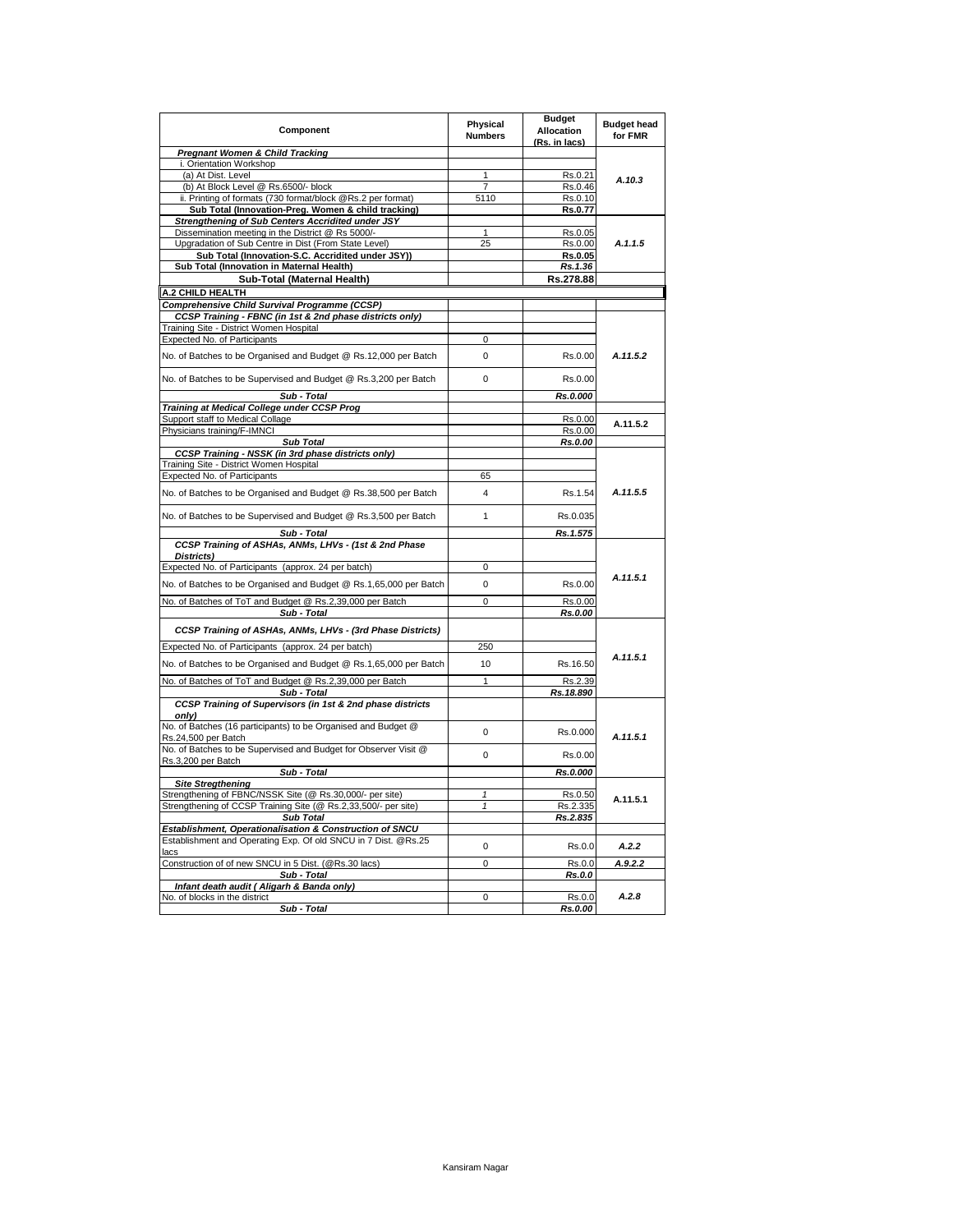| Component                                                                                                         | Physical<br><b>Numbers</b> | <b>Budget</b><br><b>Allocation</b><br>(Rs. in lacs) | <b>Budget head</b><br>for FMR |
|-------------------------------------------------------------------------------------------------------------------|----------------------------|-----------------------------------------------------|-------------------------------|
| Infant & Young Child feeding (IYCF)                                                                               |                            |                                                     |                               |
| Mass Awareness Campaign during World Breastfeeding Week                                                           | $\mathbf{1}$               | Rs.0.50                                             | A.2.5                         |
| Sub - Total                                                                                                       |                            | Rs.0.50                                             |                               |
| Supportive Supervision through Reputed Institutions (for 1st                                                      |                            |                                                     |                               |
| & 2nd pase districts only)                                                                                        |                            |                                                     |                               |
| One Supervisor per block @ Rs.5,000/- p.m. for 12 months                                                          | 0<br>0                     | Rs.0.0<br>Rs.0.0                                    |                               |
| Mobility for supervisors @ Rs.3,000/- p.m. for 12 months<br>Institutional support @ Rs.5,000/- p.m. for 12 months | 0                          | Rs.0.0                                              |                               |
| Sub - Total                                                                                                       |                            | Rs.0.00                                             |                               |
| Sub-Total (CCSP)                                                                                                  |                            | Rs.23.80                                            |                               |
| Implementation of Bal Swasthya Poshan Mah (BSPM)                                                                  |                            |                                                     |                               |
| Joint Meetings of Health & ICDS - 2 Planning Meetings at District                                                 |                            |                                                     |                               |
| Level in a year @ Rs. 5000/- per meeting for 2 Rounds                                                             | 1 Dist.                    | Rs.0.10                                             |                               |
| Joint planning meeting of health and ICDS at Block level Rs. 2000 per                                             |                            |                                                     |                               |
| meeting for 2 rounds                                                                                              | 7 Blocks                   | Rs.0.28                                             |                               |
| Joint Orientation of ASHAs & ANMs (@Rs. 25/- per participant) for 2                                               | 1385 ANM and               |                                                     |                               |
| Rounds                                                                                                            | AWW                        | Rs.0.69                                             | A.2.7                         |
| Printing of Guidelines, Reporting & Monitoring Formats (@ Rs.2,000/- per                                          |                            |                                                     |                               |
| block/round) for 2 rounds                                                                                         | 7 Blocks                   | Rs.0.28                                             |                               |
| Dissemination meeting at District level Rs. 5000 per meeting per                                                  | 1 Dist.                    | Rs.0.10                                             |                               |
| District for 2 Rounds                                                                                             |                            |                                                     |                               |
| Sub - Total                                                                                                       |                            | Rs.1.45                                             |                               |
| <b>School Health Programme</b>                                                                                    |                            |                                                     |                               |
| Total No. of Blocks in the district                                                                               | 7                          |                                                     |                               |
| No. of Schools to be covered (60 Schools per block)                                                               | 420                        |                                                     |                               |
| District Sensitization workshop                                                                                   | 1                          | Rs. 0.15                                            |                               |
| Contingencies for printing of Health Card, etc. (@Rs.500/- per school)                                            | 420                        | Rs. 2.10                                            |                               |
|                                                                                                                   |                            |                                                     |                               |
| Budget for Mobility (@Rs.300 per visit x 1 visit)                                                                 | 420                        | Rs. 1.26                                            |                               |
| Sub Total (Prog. Implementation)                                                                                  |                            | Rs. 3.51                                            |                               |
| Traning program for 40 schools per block (where                                                                   | 280                        |                                                     |                               |
| program is already running)                                                                                       |                            |                                                     |                               |
| Training of District Trainers- Honorarium to district traininer @ Rs. 350                                         | 3                          | Rs. 0.02                                            |                               |
| *2davs                                                                                                            |                            |                                                     |                               |
| Honorarium to traininees from block@ Rs. 400 *2days per block                                                     | 21                         | Rs. 0.17                                            | A.2.4                         |
| Training of Block Trainers - Honorarium to block resource persons @                                               | 21                         | Rs. 0.25                                            |                               |
| Rs. 300 *2days*2 batches per block                                                                                |                            |                                                     |                               |
| Honararium to Teachers @ Rs. 250*2 teachers per school *2 days                                                    | 560                        | Rs. 2.80                                            |                               |
| Sub Total (Training)                                                                                              |                            | Rs. 3.24                                            |                               |
| For training program unspent balance is available at the district                                                 |                            | Rs. 2.06                                            |                               |
| <b>Actual Allocation for training</b>                                                                             |                            | Rs. 1.18                                            |                               |
| Weighing scale, Ht./Wt Charts, Measuring tape etc. @ Rs1000 per                                                   |                            |                                                     |                               |
| school x 20 new schools/block                                                                                     | 140                        | Rs. 0.00                                            |                               |
| Procurement of IFA tablets (30 mg tablets) for all schools                                                        | 6300000                    | Rs. 0.00                                            |                               |
| Procurement of deworming tablets for all schools                                                                  | 126000                     | Rs. 0.00                                            |                               |
| <b>Sub Total (Procurement)</b>                                                                                    |                            | Rs. 0.00                                            |                               |
| <b>Total (School Health)</b>                                                                                      |                            | Rs. 4.69                                            |                               |
| Total (Child Health)                                                                                              |                            | Rs.29.94                                            |                               |
| A3. Family Planning                                                                                               |                            |                                                     |                               |
| <b>Terminal/Limiting Methods</b>                                                                                  |                            |                                                     | A.3.1                         |
| Dissemination of manuals on sterilization standards & quality                                                     |                            |                                                     |                               |
| assurance of sterilization services                                                                               | 1                          | Rs. 0.40                                            | A.3.1.1                       |
| NSV Camps in Districts (6 camps/dist. @ Rs.35,000/- per camp)                                                     | 6                          | Rs. 2.10                                            | A.3.1.3                       |
| Compensation for Female Sterilization                                                                             | 1873                       | Rs. 18.73                                           | A.3.1.4                       |
| Compensation for Male Sterilization                                                                               | 20                         | Rs. 0.30                                            | A.3.1.5                       |
| Accrediation of private providers of sterilization services                                                       |                            |                                                     |                               |
| <b>Female Sterilization</b>                                                                                       |                            | Rs. 0.25                                            | A.3.1.6                       |
| Male Sterilization (NSV)                                                                                          |                            | Rs. 0.05                                            |                               |
| <b>Spacing Methods</b>                                                                                            |                            |                                                     | A.3.2                         |
| IUD services at health facilities/compensation                                                                    | 17900                      | Rs. 3.58                                            | A.3.2.2                       |
| Accrediation of private providers of IUD services                                                                 |                            | Rs. 0.03                                            | A.3.2.3                       |
| Family Welfare Counsellor@9000 per month                                                                          | $\overline{1}$             | Rs. 1.08                                            | A.9.1.5                       |
| <b>Sub Total</b>                                                                                                  |                            | Rs. 26.52                                           |                               |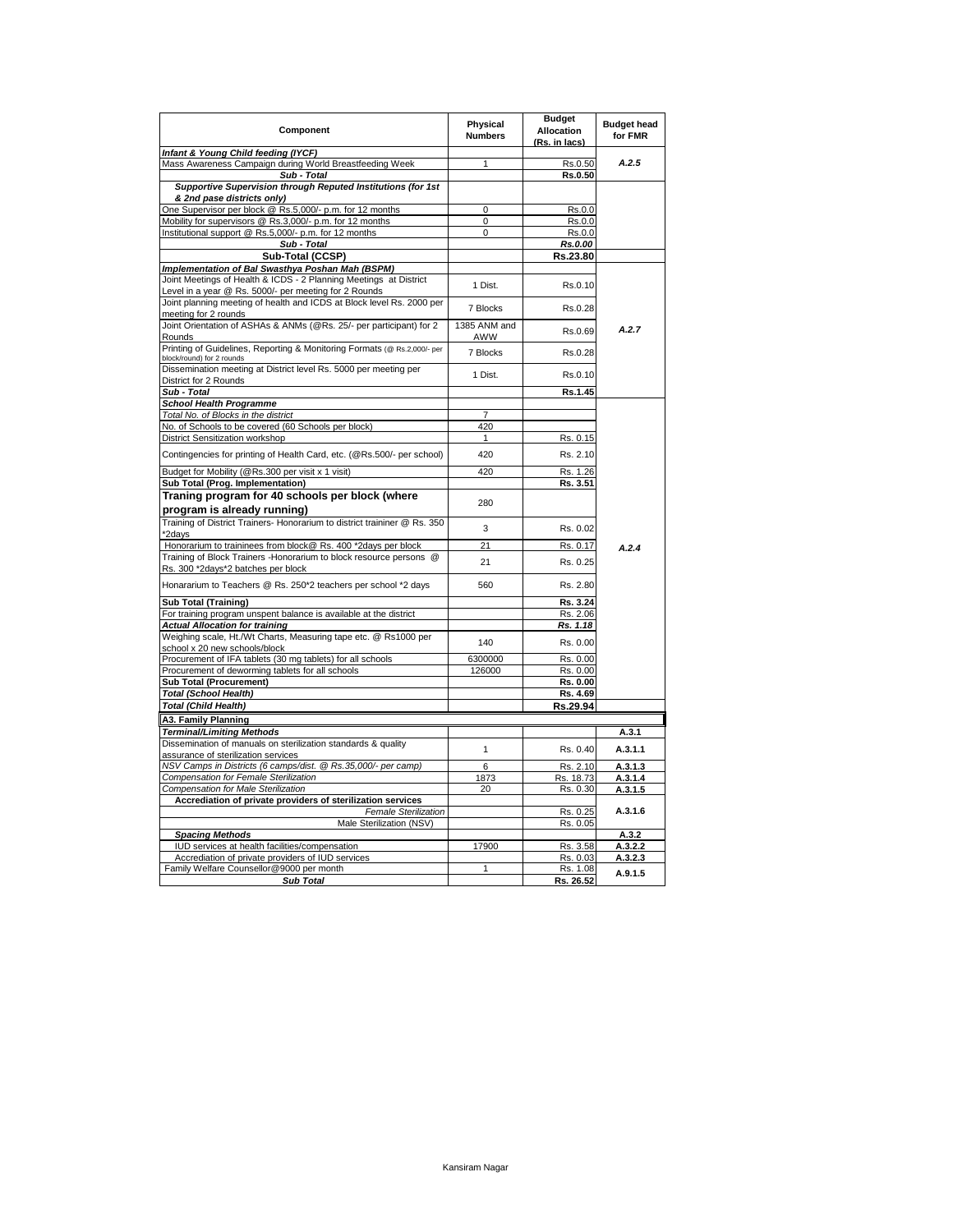| Component                                                                                                                                                                     | Physical<br><b>Numbers</b> | <b>Budget</b><br><b>Allocation</b><br>(Rs. in lacs) | <b>Budget head</b><br>for FMR |
|-------------------------------------------------------------------------------------------------------------------------------------------------------------------------------|----------------------------|-----------------------------------------------------|-------------------------------|
| <b>PCPNDT and Sex-Ratio</b>                                                                                                                                                   |                            |                                                     |                               |
| Visit of District Inspection & Monitoring Committee                                                                                                                           | 10                         | Rs. 0.10                                            | A.8.1                         |
| Sensitization Workshop at District level                                                                                                                                      | 1                          | Rs. 0.40                                            |                               |
| Organising Competions at Inter/Degree Colleges                                                                                                                                | 3                          | Rs. 0.10                                            |                               |
| Orientation of members of Dist advisory committee at Division                                                                                                                 |                            | Rs. 0.00                                            |                               |
| <b>IEC Activities &amp; Conigency</b>                                                                                                                                         |                            |                                                     |                               |
| <b>IEC Activities</b>                                                                                                                                                         |                            | Rs. 0.25                                            |                               |
| Contigency                                                                                                                                                                    |                            | Rs. 0.02                                            | A.12.4                        |
| TA/DA to Dist. level Staff for attending workshop, training, meetings                                                                                                         |                            | Rs. 0.20                                            |                               |
| <b>Sub Total</b>                                                                                                                                                              |                            | Rs. 1.07                                            |                               |
| <b>Sub-Total (Family Planning)</b>                                                                                                                                            |                            | Rs.27.59                                            |                               |
| <b>A.4 ARSH</b>                                                                                                                                                               |                            |                                                     |                               |
| Saloni Scheme                                                                                                                                                                 |                            |                                                     |                               |
| No. of Blocks in District                                                                                                                                                     | 7                          |                                                     |                               |
| No. of Schools to be covered (10 Schools per block)                                                                                                                           | 70                         |                                                     | A.4.1                         |
| No. of Benificiaries (150 per school)                                                                                                                                         | 10500                      |                                                     |                               |
| Sensitization Workshop at District level                                                                                                                                      | 1                          | Rs. 0.15                                            |                               |
| Budget for Visit of Medical Team (@Rs.300/- per visit x 2 visits per                                                                                                          | 140                        | Rs. 0.42                                            | A.4.2                         |
| school)<br>Budget for Preparing Saloni Sabha (Rs.300/- p.m. per school x 10<br>months)                                                                                        | 700                        | Rs. 2.10                                            |                               |
|                                                                                                                                                                               | 504000                     | Rs.0.00                                             |                               |
| Procurement of IFA tablets (100 mg tablets) for all schools<br>Procurement of deworming tablets for all schools 2 tab/Benf.                                                   | 21000                      | Rs.0.00                                             | A.13.2.5                      |
|                                                                                                                                                                               |                            |                                                     |                               |
| Sub-Total (Adolescent Health)                                                                                                                                                 |                            | Rs.2.67                                             |                               |
| A.5 Urban RCH                                                                                                                                                                 |                            |                                                     |                               |
| Urban RCH plan /activities                                                                                                                                                    |                            |                                                     |                               |
| <b>Building</b>                                                                                                                                                               | 1                          | 0.84                                                |                               |
| Manpower(1Doctor @ 24000/month,1Staff Nurse@ 15000/month,2<br>ANMs@9000/month,2 Security quards @ 4000/month,1 Ayah<br>4000/month,& 1 Sweeper 2000/month                      | 1                          | 8.52                                                |                               |
| Other Expenses                                                                                                                                                                | $\overline{1}$             | 0.41                                                | A.5.1                         |
| <b>IEC</b>                                                                                                                                                                    |                            |                                                     |                               |
|                                                                                                                                                                               | 1                          | 1.1                                                 |                               |
| <b>Subtotal</b>                                                                                                                                                               |                            | 10.87                                               |                               |
| The cost of Drugs(Rs 10,000/month/Health post) and consumables(Rs 3,000/month/Health Post) for Urban RCH amounting<br>to Rs 1.56 Lacs would be met from the Mission Flexipool |                            |                                                     |                               |
| <b>A9. INFRASTRUCTURE &amp; HR</b>                                                                                                                                            |                            |                                                     |                               |
| <b>Contractual Staff &amp; Services</b>                                                                                                                                       |                            |                                                     |                               |
| <b>Position</b>                                                                                                                                                               | No.                        | <b>Budget</b>                                       |                               |
| Contractual ANM (@Rs.9000/- pm)                                                                                                                                               | 35                         | Rs. 37.80                                           | A.9.1.1                       |
| Staff Nurse in the district (@Rs.15000/- pm)                                                                                                                                  | 10                         | Rs. 18.00                                           | A.9.1.3                       |
| MBBS (Male/Female) @ Rs.30000/- pm                                                                                                                                            | $\overline{2}$             | Rs. 7.20                                            |                               |
| Specialist at On Call basis for CHC (@ Rs.1000/- per visit) No. of calls<br>for 6 moths                                                                                       | 40                         | Rs. 0.40                                            |                               |
| Specialist at On Call basis for Dist. Hospital (Male)/DCH(@ Rs.1000/-                                                                                                         |                            |                                                     |                               |
| per visit)                                                                                                                                                                    | 80                         | Rs. 0.80                                            | A.9.1.4                       |
| Specialist at Dist. Hospital (Male)/DCH(@ Rs.40000/- pm for<br>MS/MD/MDS & @Rs.35000/- for Diploma holders)                                                                   | 2                          | Rs. 8.40                                            |                               |
| Specialist at DWH/DCH (@ Rs.40000/- pm for MS/MD/MDS &                                                                                                                        |                            |                                                     |                               |
| @Rs.35000/- for Diploma holders)/MBBS(LMO if already on contract)                                                                                                             | $\overline{2}$             | Rs. 8.40                                            |                               |
| Paramedical staff/LT for CHC (@ Rs.9000/- pm)                                                                                                                                 | $\overline{4}$             | Rs. 4.32                                            |                               |
| Paramedical staff for DH/DWH/DCH (@ Rs.9000/- pm)                                                                                                                             | $\overline{1}$             | Rs. 1.08                                            | A.9.1.5                       |
| Data Assistant ( @ Rs.8000/- pm)                                                                                                                                              | 1                          | Rs. 0.96                                            |                               |
| Sub-Total (Human Resources)                                                                                                                                                   |                            | Rs.87.36                                            |                               |
| A.10. INSTITUTIONAL STRENGTHENING                                                                                                                                             |                            |                                                     |                               |
| Logistics Management/Improvement                                                                                                                                              |                            |                                                     |                               |
|                                                                                                                                                                               |                            |                                                     |                               |
| <b>Stregthening of Logistic Management</b>                                                                                                                                    | $\overline{o}$             |                                                     |                               |
| Divisional logistic management                                                                                                                                                |                            | Rs. 0.00                                            |                               |
| <b>Transportation of Logistic</b>                                                                                                                                             |                            |                                                     | A.10.2                        |
| Divisional level @ Rs 50000/-                                                                                                                                                 | 0                          | Rs. 0.00                                            |                               |
| District level @ Rs 30000/-                                                                                                                                                   | $\mathbf{1}$               | Rs. 0.30                                            |                               |
| Block level @ Rs 12000/-                                                                                                                                                      | 7                          | Rs. 0.84                                            |                               |
| Sub-Total (Logistics Strengthening)                                                                                                                                           |                            | Rs.1.14                                             |                               |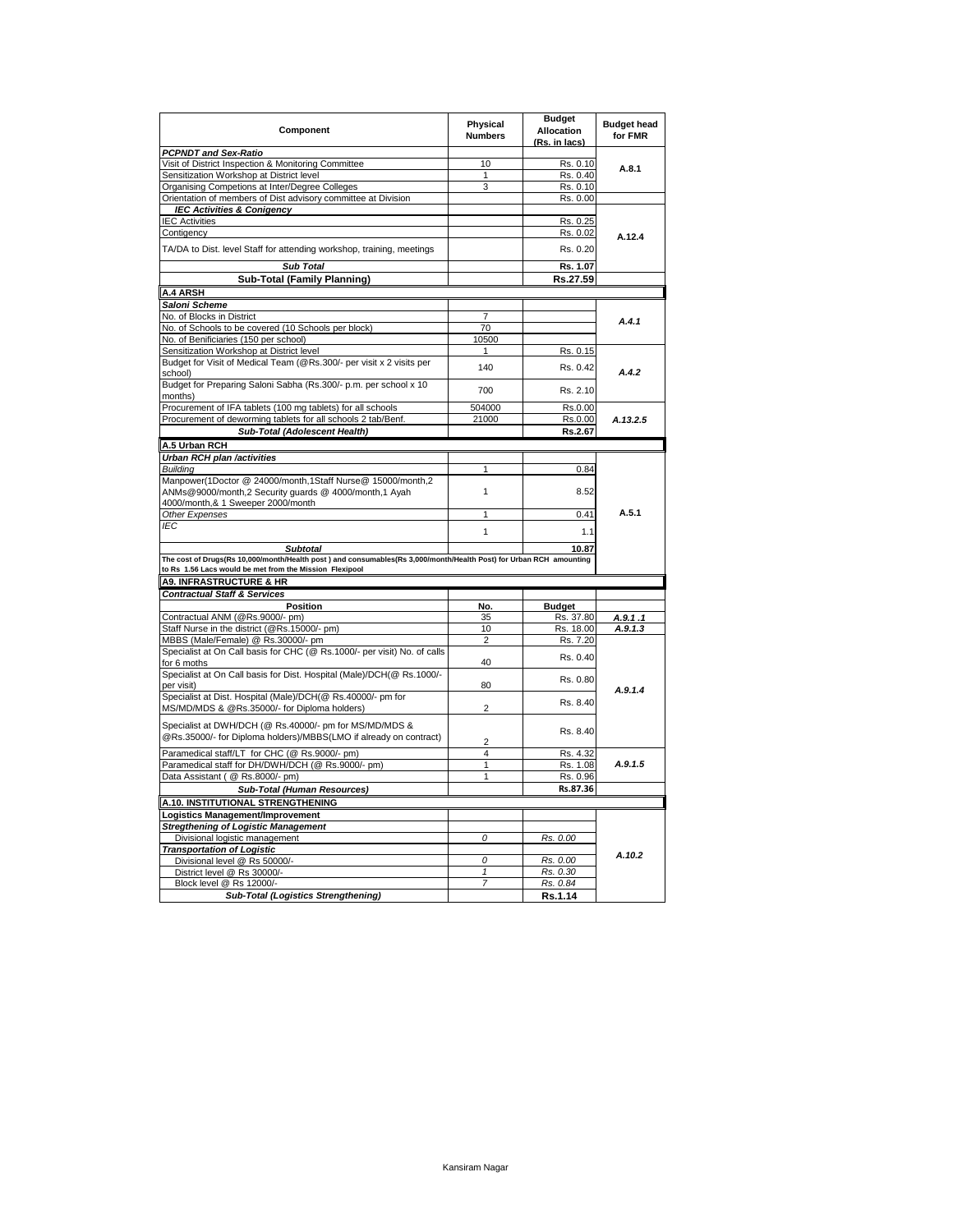| Component                                             | Physical<br><b>Numbers</b> | <b>Budget</b><br>Allocation<br>(Rs. in lacs) | <b>Budget head</b><br>for FMR |
|-------------------------------------------------------|----------------------------|----------------------------------------------|-------------------------------|
| <b>Rent for Sub-Centres</b>                           |                            |                                              |                               |
| No. of SCs in Rented Bldgs & Budget @ Rs. 250/- p.m.  | 107                        | Rs.3.21                                      | A.10.4                        |
| <b>Sub-Total (Sub Center Rent)</b>                    |                            | Rs.3.21                                      |                               |
| A.11 TRAINING                                         |                            |                                              |                               |
| <b>Training- Skill Birth Attendant</b>                |                            |                                              |                               |
| Training at DWH/Combined Hosp                         |                            |                                              |                               |
| Target at DWH                                         | 16                         |                                              |                               |
| No. of Particpants per batch                          | 4                          |                                              |                               |
| No. of Batches                                        | 4                          | Rs.4.42                                      |                               |
| New Site Stregthening at DWH                          | ٠                          | Rs.0.15                                      |                               |
| Existing site stregthening                            |                            | Rs.0.40                                      |                               |
| Sub-Total (DWH-SBA)                                   |                            | Rs.4.97                                      |                               |
| Training at FRU/24X7                                  |                            |                                              | A.11.3.1                      |
| Name of the selected Training Site FRU/24X7           | $\Omega$                   |                                              |                               |
| Target at FRU/24X7                                    | $\Omega$                   |                                              |                               |
| No. of Particpants per batch                          | $\Omega$                   |                                              |                               |
| No. of Batches                                        | 0                          | Rs.0.00                                      |                               |
| New Site Stregthening at FRU                          | ٠                          | Rs.0.00                                      |                               |
| Existing site stregthening                            |                            | Rs.0.00                                      |                               |
| Sub-Total (FRU-SBA)                                   |                            | <b>Rs.0.00</b>                               |                               |
| Sub-Total(SBA Training)                               |                            | <b>Rs.4.97</b>                               |                               |
| <b>A.14 PROGRAM MANAGEMENT</b>                        |                            |                                              |                               |
| Personal & Other Expense of Dist. PMU (Rs.94500/- pm) | 1                          | Rs.11.34                                     | A.14.2                        |
| Operational Cost (Rs. 60000/- pm)                     | 1                          | Rs.7.20                                      | A.14.4                        |
| Sub-Total (Program Management)                        |                            | Rs.18.54                                     |                               |
| <b>Total for RCH Flexipool (Part A)</b>               |                            | Rs.465.17                                    |                               |

| Part B. Mission Flexipool: New York Contract Contract Contract Contract Contract Contract Contract Contract Co |                            |                                                     |                               |
|----------------------------------------------------------------------------------------------------------------|----------------------------|-----------------------------------------------------|-------------------------------|
| Component                                                                                                      | Physical<br><b>Numbers</b> | <b>Budget</b><br><b>Allocation</b><br>(Rs. in lacs) | <b>Budget head</b><br>for FMR |
| <b>ASHA Scheme --</b>                                                                                          |                            |                                                     | B.1                           |
| Periodic Training for ASHAs                                                                                    |                            |                                                     | B.1.1                         |
| <b>ASHA Support System</b>                                                                                     |                            |                                                     |                               |
| Replenishment of ASHA Kits & Budget (@ Rs. 500/- per kit*2 for 95%<br>ASHA)                                    | 1031                       | Rs.0.00                                             | B.1.2                         |
| Incentive to ASHAs (Average Rs.500/- p.m. for 85% ASHAs)                                                       | 922                        | Rs.55.32                                            | B.1.3                         |
| Award to ASHA (Rs.5000/- for 1 ASHA in each block)                                                             | $\overline{7}$             | Rs.0.35                                             |                               |
| Annual ASHA Sammelan (Rs.250/- per ASHA for 60% ASHAs)                                                         | 651                        | Rs.1.63                                             | B.1.1                         |
| Mobility to ASHAs (Rs.30/- per ASHA for 95% ASHAs)                                                             | 1031                       | Rs.3.71                                             |                               |
| Block level ASHA Payment Register (Rs.100/-per Register)                                                       | $\overline{7}$             | Rs.0.01                                             | B.18.3.2                      |
| Printing of Voucher Booklet for ASHA (Rs.25/-per Booklet)                                                      | 1085                       | Rs.0.27                                             |                               |
| Budget ASHA Mentoring Group (Rs.10,000/- per District)                                                         | Quarterly<br>Meeting       | Rs.0.10                                             | B.1.1                         |
| Sub-Total (ASHA Scheme):-                                                                                      |                            | Rs.61.39                                            |                               |
| <b>Untied Grant to Facilities</b>                                                                              |                            |                                                     | B.2                           |
| No. of CHCs & Budget @ Rs.0.50 lacs per facility                                                               | 4                          | Rs.2.00                                             | B.2.1                         |
| No. of BPHCs & Budget @ Rs.0.50 lacs per facility                                                              | 3                          | Rs.1.50                                             | B.2.2                         |
| No. of APHCs & Budget @ Rs.0.25 lacs per facility                                                              | 29                         | Rs.7.25                                             | B.2.2                         |
| No. of Sub Centres & Budget @ Rs.0.10 lacs per facility                                                        | 170                        | Rs.17.00                                            | B.2.3                         |
| No.of VHSCs                                                                                                    | 396                        | Rs.0.00                                             | B.2.4                         |
| No.of Revenue Villages & Budget @Rs.0.10 lacs per R.Village                                                    | 735                        | Rs.73.50                                            |                               |
| <b>Sub-Total (Untied Grants)</b>                                                                               |                            | Rs.101.25                                           |                               |
| <b>Annual Maintenance Grant to Facilities</b>                                                                  |                            |                                                     | B.4                           |
| No. of CHCs & Budget @ Rs.1.0 lacs per facility                                                                | 4                          | Rs.4.00                                             | B.4.1                         |
| No. of BPHCs & Budget @ Rs.1.0 lacs per facility                                                               | 3                          | Rs.3.00                                             | B.4.2                         |
| No. of APHCs & Budget @ Rs.0.50 lacs per facility                                                              | 17                         | Rs.8.50                                             |                               |
| No. of Sub Centres & Budget @ Rs.0.10 lacs per facility                                                        | 63                         | Rs.6.30                                             | B.4.3                         |
| Sub-Total (Annual Maintenance Grants)                                                                          |                            | Rs.21.80                                            |                               |
| <b>Funds to Rogi Kalyan Samitis</b>                                                                            |                            |                                                     | <b>B.6</b>                    |
| No. of District Hospitals & Funds @ Rs.5.0 lacs per facility                                                   | 1                          | Rs.5.00                                             | B.6.1                         |
| No. of CHCs & Funds @ Rs.1.0 lacs per facility                                                                 | 4                          | Rs.4.00                                             | B.6.2                         |
| No. of BPHCs & Funds @ Rs.1.0 lacs per facility                                                                | 3                          | Rs.3.00                                             | B.6.3                         |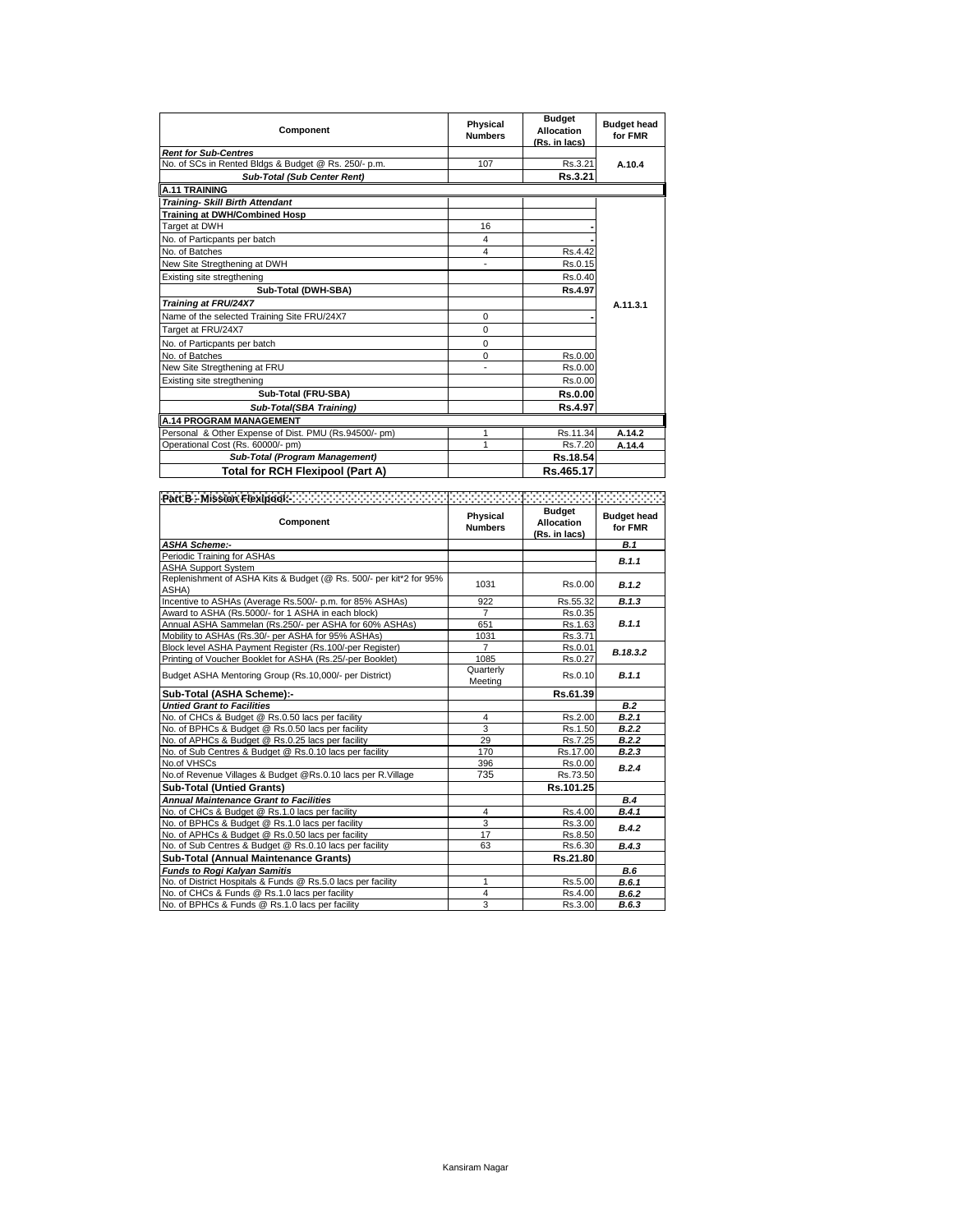| Component                                                                                                | Physical<br><b>Numbers</b> | <b>Budget</b><br><b>Allocation</b><br>(Rs. in lacs) | <b>Budget head</b><br>for FMR |
|----------------------------------------------------------------------------------------------------------|----------------------------|-----------------------------------------------------|-------------------------------|
| No. of APHCs & Funds @ Rs.1.00 lacs per facility                                                         | 29                         | Rs.29.00                                            | B.6.4                         |
| Sub-Total (Funds for RKS)                                                                                |                            | Rs.41.00                                            |                               |
| <b>Operationalisation of District Drug Warehouses</b>                                                    |                            |                                                     |                               |
| Contractual Staff (@Rs.2.94 lacs/yr)                                                                     | 0                          | Rs.0.00                                             | <b>B.21</b>                   |
| Contingency Expenses (@Rs.2.0 lacs/yr)                                                                   | 0                          | Rs.0.00                                             |                               |
| Sub-Total (Ope. of District Drug Warehouses)                                                             |                            | Rs.0.00                                             |                               |
| Mobility Support to DWH & District Combined Hospital                                                     |                            |                                                     | <b>B.27.8</b>                 |
| Mobility Support to DWH/DCH @Rs.18000/- Per month.                                                       | $\mathbf 0$                | Rs.0.00                                             |                               |
| Sub-Total (Funds for Mobility Support to DWH & DCH)                                                      |                            | Rs.0.00                                             |                               |
| Mobility Support for Monitoring & Supervision.                                                           |                            |                                                     |                               |
| Mobility Support to District Community Mobilizer (@Rs.800/-per day X<br>8 days/month)                    | 1                          | Rs.0.77                                             |                               |
| Mobility Support to District Account Manager (@Rs.800/-per day X 6<br>davs/month)                        | 1                          | Rs.0.58                                             | B.18.3.2                      |
| Mobility Support to District Programme Manager (@Rs.800/-per day X<br>8 days/month)                      | $\overline{a}$             | Rs.0.00                                             |                               |
| Sub-Total(Mobility Support for Monit. & Supervision)                                                     |                            | Rs.1.34                                             |                               |
| <b>Supervision of ANM/ASHAs</b>                                                                          |                            |                                                     |                               |
| Vehicle for Mobility @Rs.18000/-month/block                                                              | $\overline{7}$             | Rs.15.12                                            | B.18.3.2                      |
| Sub-Total (Supervision of ANM/ASHAs)                                                                     |                            | Rs.15.12                                            |                               |
| <b>Vehicle Support for Specialist</b>                                                                    |                            |                                                     |                               |
| One Vehicle for 5 block level facility (@Rs.18000/-month)                                                | 1                          | Rs.2.16                                             | <b>B.27.8</b>                 |
| Sub-Total (Vehicle Support for Specialist)                                                               |                            | Rs.2.16                                             |                               |
|                                                                                                          |                            |                                                     |                               |
| <b>Diesel for Generator for District Hospitals</b><br>Diesel Support for generator (@Rs.1 lac per month) | 1                          | Rs.12.00                                            | <b>B.28</b>                   |
|                                                                                                          |                            |                                                     |                               |
| Sub-Total (Diesel Support for District Hospital)                                                         |                            | Rs.12.00                                            |                               |
| Diesel Support for Generator in Fully Functional CHC.                                                    |                            |                                                     |                               |
| Diesel Support for Fully functional CHC (@Rs.35000/-per month)                                           | $\overline{4}$             | Rs.16.80                                            | <b>B.28</b>                   |
| Diesel Support for CHC functional in BPHC building (@Rs.13500/-per<br>month)                             | 3                          | Rs.4.86                                             |                               |
| Sub-Total (Diesel Support for fully functional CHCs)                                                     |                            | Rs.21.66                                            |                               |
| Saas Bahu Sammelans (1 each at District)                                                                 |                            |                                                     |                               |
| No. of Sammellans & Budget (@Rs. 1.50 lac. Per District)                                                 | 1                          | Rs.1.50                                             | B.7.1                         |
| Sub-Total (Saas Bahu Sammelan)                                                                           |                            | Rs.1.50                                             |                               |
| Tehsil level Pradhan Sammelan                                                                            |                            |                                                     |                               |
| No. of Sammelans & Budget (@Rs.40,000 per Sammelan)                                                      | 3                          | Rs.1.20                                             | B.8.2                         |
| Sub-Total (Tehsil level Pradhan Sammelan)                                                                |                            | Rs.1.20                                             |                               |
| Organization of Swasthya Mela                                                                            |                            |                                                     |                               |
| Organization of S.Mela @Rs.20000/- Mela/Month at each block.                                             | $\overline{7}$             | Rs.16.80                                            | B.10.1                        |
| Sub-Total (Swasthya Mela)                                                                                |                            | Rs.16.80                                            |                               |
| <b>Concurrent Audit</b>                                                                                  |                            |                                                     |                               |
| Budget @ Rs. 4000/- per month for 12 months                                                              | 1                          | Rs.0.48                                             | B.27.5                        |
| <b>Sub-Total (Concurrent Audit)</b>                                                                      |                            | Rs.0.48                                             |                               |
| Health Management Information System (HMIS):-                                                            |                            |                                                     |                               |
| Hiring of Vehicle for District HMIS Nodal Officer (@Rs.800/- Visit)                                      | $\overline{2}$             | Rs.0.19                                             |                               |
| Mobility Support for Block HMIS Nodal Officer (@Rs.600/-month)                                           | 7                          | Rs.0.50                                             |                               |
| Internet Connectivity @Rs.400/- per month/computer                                                       | 8                          | Rs.0.38                                             | B.21                          |
| Consumables & Stationary for Computer, printer (Rs.400/-per                                              |                            |                                                     |                               |
| month/facility)                                                                                          | 8                          | Rs.0.38                                             |                               |
| Sub-Total (HMIS)                                                                                         |                            | Rs.1.46                                             |                               |
| <b>Programme Management:-</b>                                                                            |                            |                                                     |                               |
| <b>Expenses at Additional Director level:-</b>                                                           |                            |                                                     |                               |
| Mobility @Rs.2500/-per District per Month.                                                               | 0                          | Rs.0.00                                             |                               |
| Contingency Expenses @Rs.5000/- month.                                                                   | 0                          | Rs.0.00                                             | B.27.6                        |
| Sub-Total (Exp.at Addl.Director level)-                                                                  |                            | Rs.0.00                                             |                               |
| <b>Operational Cost for Block Project Management Unit</b>                                                |                            |                                                     |                               |
| Honoraria to Block Data Assistant @Rs.8000/-Per Month                                                    | 7                          | Rs.6.72                                             |                               |
| Communication support to Block Program Manager @Rs.500/-P.M.                                             | $\overline{7}$             | Rs.0.42                                             | B.27.1                        |
| Sub-Total (Operational Cost for BPMU)                                                                    |                            | Rs.7.14                                             |                               |
|                                                                                                          |                            |                                                     |                               |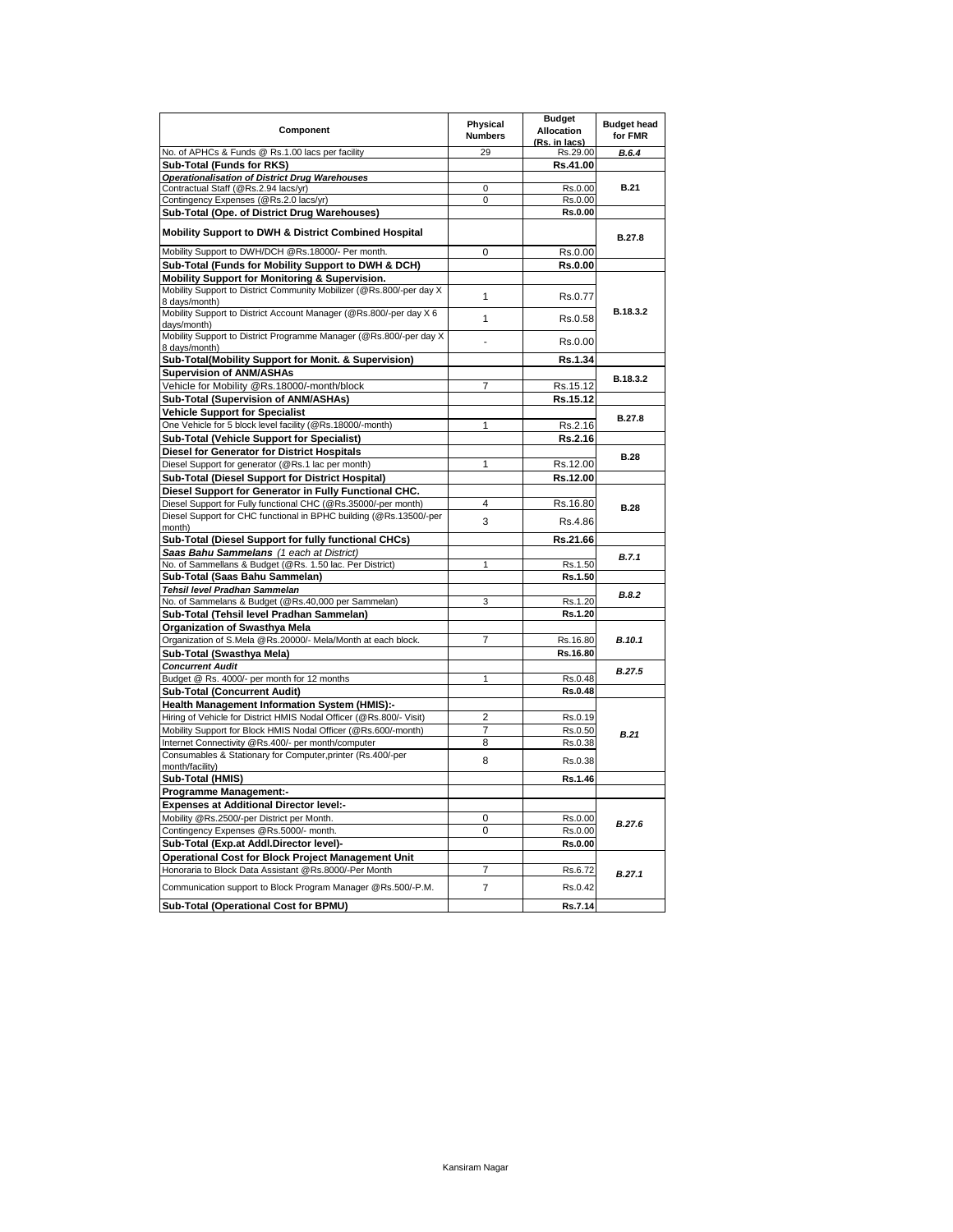| Component                                                             | Physical<br><b>Numbers</b> | <b>Budget</b><br><b>Allocation</b><br>(Rs. in lacs) | <b>Budget head</b><br>for FMR |  |
|-----------------------------------------------------------------------|----------------------------|-----------------------------------------------------|-------------------------------|--|
| <b>Provision of Contractual Staff (AYUSH)</b>                         |                            |                                                     |                               |  |
| <b>Position</b>                                                       | No.                        | <b>Budget</b>                                       |                               |  |
| ISM Lady Doctors (@ Rs.24,000/- per month)                            |                            | Rs.63.84                                            | B.14.4                        |  |
| AYUSH Doctors (@ Rs.24,000/- per month)                               | 26                         |                                                     |                               |  |
| AYUSH Pharmacists (@ Rs.9,000/- per month)                            | 5                          | Rs.8.55                                             | B.14.1                        |  |
| Sub-Total (Contractual Staff - AYUSH)                                 |                            | Rs.72.39                                            |                               |  |
| Integrated Skill Refresher Training for ANM & LHV.                    |                            |                                                     |                               |  |
| Total Work load for the year                                          | 80                         |                                                     | B.16.3.1                      |  |
| Total no. of Proposed Batches & Budget @Rs.165950/- per batch.        | 5                          | Rs.8.30                                             |                               |  |
| Sub-Total (Integrated skill training for ANM/LHV)                     |                            | Rs.8.30                                             |                               |  |
| Infrastructure & Manpower for UIP                                     |                            |                                                     |                               |  |
| Mobile Workshop at Regional Depot @Rs.4 Lac.                          | 0                          | Rs.0.00                                             |                               |  |
| Renovation & Electrification of WIC/WIF                               | 0                          | Rs.0.00                                             |                               |  |
| Expansion of Cold Chain Store at Regional/Divisional Depo             | 0                          | Rs.0.00                                             | B.26.5                        |  |
| Expansion of Cold Chain Workshop @Rs.50000/-year/District.            | 1                          | Rs.0.50                                             |                               |  |
| Mobility Support to Block (1 Vehicle @Rs.800/-per block for 6 days in | 7                          | Rs.4.03                                             |                               |  |
| a month for 12 months)                                                |                            |                                                     |                               |  |
| IVRS System for Tracking of Beneficiaries.                            | 0                          | Rs.0.00                                             | B.18.3.2                      |  |
| Sub - Total (Infrasturcture & Manpower for UIP)                       |                            | Rs.4.53                                             |                               |  |
|                                                                       |                            |                                                     |                               |  |
|                                                                       |                            |                                                     |                               |  |

| SI. | Component                                                                                                                                                                                                                                                                         | Physical<br><b>Numbers</b>                | <b>Budget</b><br><b>Allocation</b><br>(Rs. in lacs) |
|-----|-----------------------------------------------------------------------------------------------------------------------------------------------------------------------------------------------------------------------------------------------------------------------------------|-------------------------------------------|-----------------------------------------------------|
|     |                                                                                                                                                                                                                                                                                   |                                           |                                                     |
|     | Total Number of Immunization Sessions to be organized in the District                                                                                                                                                                                                             | 13452<br>Sessions/Year                    |                                                     |
|     | Mobility support for supervision : Supervisory visits by district level<br>officers for monitoring and supervision of RI @ Rs 50000 /District for<br>district level officers (this includes POL and maintenance) per year                                                         | $\mathbf{1}$                              | Rs.0.50                                             |
|     | Alternate Vaccine delivery @ Rs 50/- sessionx 3 months(April-June)<br>+2 Vehicles /Blocks for 8 days /month for 9 months (July-March 10)                                                                                                                                          | 13452<br>Sessions/Year                    | Rs.6.73                                             |
|     | Focus on Urban slum & underserved areasHiring an ANM @<br>Rs.300/session for four sessions/month/slum of 10000 population and<br>Rs.200/- per month as contingency per slum of i.e. total expense of<br>Rs. 1400/- per month per slum of 10000 population                         | 0 Sessions /year                          | Rs.0.00                                             |
|     | Mobilization of children by ASHA /RI Mobilizer @ Rs 150/- per session                                                                                                                                                                                                             | 13452<br>Sessions/Year                    | Rs.20.18                                            |
|     | Support for Computer Assistant for RI reporting (with annual<br>increment of 10% wef from 2010-11Districts @ Rs 8000- 10,000 p.m                                                                                                                                                  | $\mathbf{1}$                              | Rs.1.06                                             |
|     | Printing and dissemination of tally sheets, monitoring forms, etc. @<br>Rs 1 /beneficiary                                                                                                                                                                                         | 50991<br>Benefiaceries                    | Rs.0.51                                             |
|     | Quarterly Review & feedback meeting exclusive for RI at district level<br>with one Block MOIC, ICDS CDPO and other stakeholders<br>stakeholders @ Rs 100/- per participant for meeting expenses (lunch,<br>organizational expenses)                                               | 24                                        | Rs.0.08                                             |
|     | Quarterly Review Meetings at Block level Quarterly Review &<br>feedback meeting for exclusive for RI at Block level @Rs 50/-ppas<br>honorarium for ASHA (travel)and Rs 25 /-person at the disposal of<br>MOIC for meeting expenses(refreshments, stationary and Misc<br>expences) | 1260                                      | Rs.1.72                                             |
|     | District level orientation training for 2 days of ANM, Multipurpose<br>Health worker @ Rs67300/batch with 20 participants in each batch                                                                                                                                           | 0Batch                                    | Rs.0.00                                             |
|     | One day cold chain handelers training for block level cold chain<br>handlers @ Rs. 26,000 per batch and Rs 3000 for Observer<br>nominated by State                                                                                                                                | 1Batch                                    | Rs.0.29                                             |
|     | One day Training of block level data handlers by DIO and District Cold<br>chain Officer to train about the reporting formats of Immunization and<br>NRHM Rs 300/Participant/Block                                                                                                 | $\overline{7}$                            | Rs.0.02                                             |
|     | Microplanning at SC levelRs 100/- per subcentre (meeting at block<br>level, logistic)                                                                                                                                                                                             | 170                                       | Rs.0.17                                             |
|     | Microplanning at Block & District levelFor consolidation of microplan<br>at PHC/CHC level @ Rs 1000/- block & at district level @ Rs 2000/-<br>per district                                                                                                                       | 1District & 7<br><b>Block</b>             | Rs.0.09                                             |
|     | Consumables for computer including provision for internet access for<br>RIMSRs 400/- Month / Districts                                                                                                                                                                            | 1                                         | Rs.0.05                                             |
|     | Red/Black Plastic bags etc, 2 bags per session @ Rs. 2/Bag                                                                                                                                                                                                                        | 13452<br>Sessions/Year                    | Rs.0.66                                             |
|     | Purchase of Bleach/Hypochlorite solution Rs. 500/vaccine storage<br>point/year X 1000 vaccine storage points                                                                                                                                                                      | 10 Vaccine<br>storage points              | Rs.0.05                                             |
|     | Purchase of Twin bucket Rs 400 per PHC/CHC per year                                                                                                                                                                                                                               | $\overline{10}$ Vaccine<br>storage points | Rs.0.04                                             |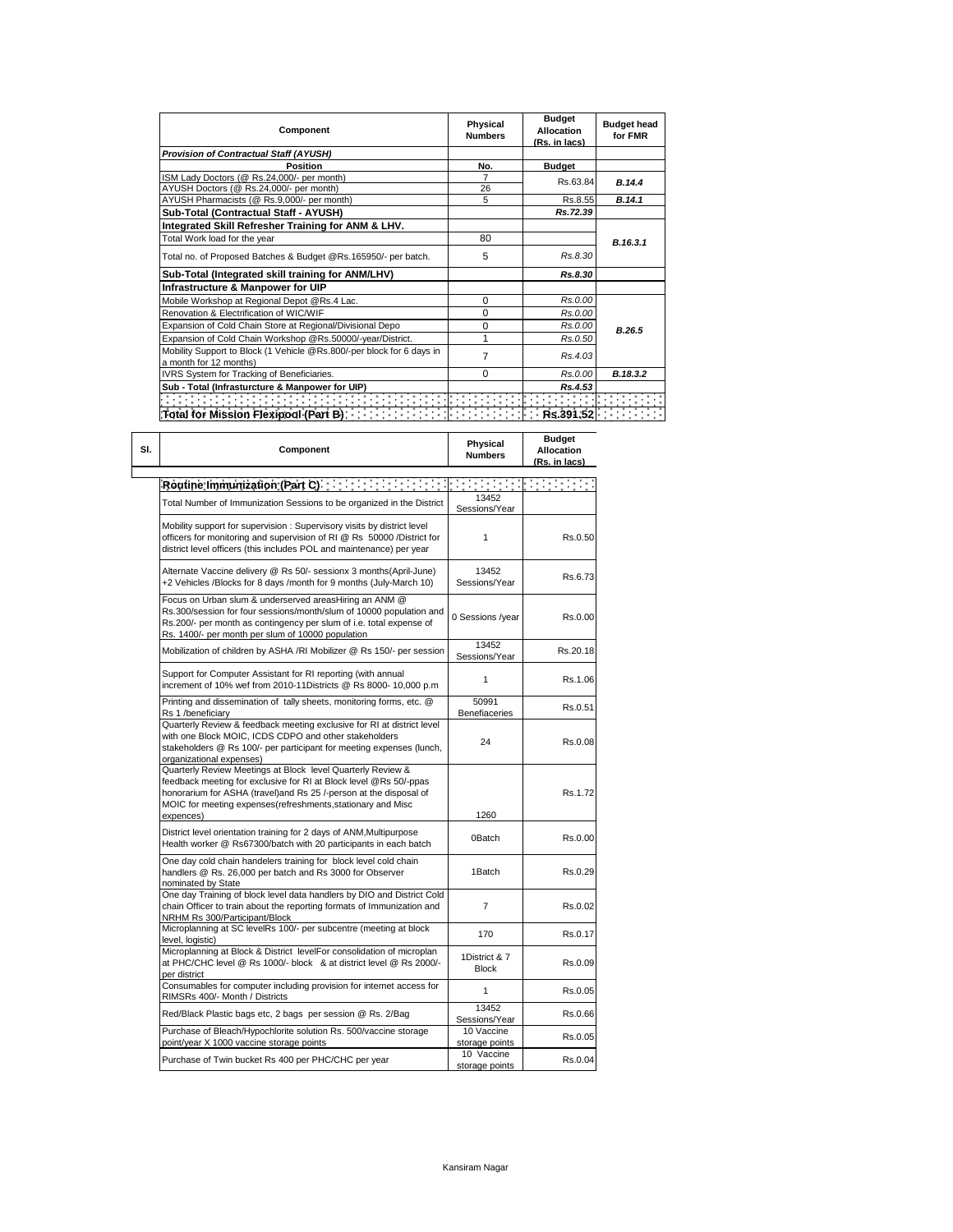| Component                                                                                                                                                           | Physical<br><b>Numbers</b>    | <b>Budget</b><br>Allocation<br>(Rs. in lacs) | <b>Budget head</b><br>for FMR |
|---------------------------------------------------------------------------------------------------------------------------------------------------------------------|-------------------------------|----------------------------------------------|-------------------------------|
| Funds for purchase of small polythene zipper bags to keep vaccines in<br>the vaccine carriers Rs. 0.5/polythene bag X total number of<br>sessions/year +10% wastage | 13452<br>Sessions/Year        | Rs.0.08                                      |                               |
| Funds for preparing disposal pit for disposal of sharp immunization<br>waste. Rs. 3500/pit X 500 vaccine storage points                                             | 5 Pits                        | Rs.0.18                                      |                               |
| <b>RI</b> subtotal                                                                                                                                                  |                               | Rs.32.41                                     |                               |
| <b>Cold Chain maintenance</b>                                                                                                                                       |                               |                                              |                               |
| Cold chain maintenance@Rs 500/Block & Rs 10.000/District/Year                                                                                                       | 1District & 7<br><b>Block</b> | Rs.0.15                                      |                               |
| POL for vaccine delivery from State to District and from district to<br>PHC/CHCs@ Rs. 100000/- district/Year)                                                       | 1District                     | Rs.1.00                                      |                               |
| <b>Subtotal Cold Chain</b>                                                                                                                                          |                               | Rs.1.15                                      |                               |
| Sub Total (Part C)                                                                                                                                                  |                               | Rs.33.56                                     |                               |

| Part D - National Program |                                                  |                            |                                                     |                               |  |  |
|---------------------------|--------------------------------------------------|----------------------------|-----------------------------------------------------|-------------------------------|--|--|
| 1. NPCB                   |                                                  |                            |                                                     |                               |  |  |
| SI.                       | Component                                        | Physical<br><b>Numbers</b> | <b>Budget</b><br><b>Allocation</b><br>(Rs. in lacs) | <b>Budget Head</b><br>for FMR |  |  |
| 1.1                       | Govt Sector 30% of Tot. Trgt @531/cat.oprt.(IOL) | 1540                       | 817740                                              |                               |  |  |
| 1.2                       | NGO Sector 20% of Tot Trgt @ 656/Cat. Oprt.(IOL) | 1027                       | 673712                                              |                               |  |  |
| 1.3                       | Pvt. Sector 50% of Tot trgt.                     | 2567                       | $\Omega$                                            |                               |  |  |
|                           | <b>Sub Total</b>                                 | 5134                       | 1491452                                             |                               |  |  |
| $\overline{2}$            | SES (Free Spec. to Children) @ of 100/-Spec      | 535                        | 0                                                   |                               |  |  |
| 3                         | Vision Centre @ 50.000/Centre Equipment          | $\Omega$                   | $\Omega$                                            |                               |  |  |
| 4                         | Operations other than Cataract                   | 85                         | 85000                                               |                               |  |  |
| 5                         | Eye Collection @ 500/Cornea.                     | $\Omega$                   | $\Omega$                                            |                               |  |  |
|                           | Total allocated for the District in Rs.          | 5754                       | 1576452                                             |                               |  |  |
|                           | 2. RNTCP(WB)                                     |                            |                                                     |                               |  |  |
|                           |                                                  |                            |                                                     |                               |  |  |
| SI.                       | Component                                        | Physical<br><b>Numbers</b> | <b>Budget</b><br><b>Allocation</b>                  | <b>Budget Head</b><br>for FMR |  |  |
|                           |                                                  |                            |                                                     |                               |  |  |
|                           | <b>1 CIVIL WORKS</b>                             |                            | (Rs. in lacs)<br>192900                             |                               |  |  |
|                           | 2 LABORATORY MATERIALS                           |                            | 176800                                              |                               |  |  |
|                           | 3 HONERARIUM                                     |                            | 61032                                               |                               |  |  |
|                           | <b>4 IEC/PUBLICITY</b>                           |                            | 236250                                              |                               |  |  |
|                           | <b>5 EQUIPMENT MAINTENANCE</b>                   |                            | 36000                                               |                               |  |  |
|                           | <b>6 TRAINING</b>                                |                            | 107740                                              |                               |  |  |
|                           | <b>7 POL &amp; VEHICLE MAINTENANCE</b>           |                            | 300000                                              |                               |  |  |
|                           | <b>8 VEHICLE HIRING CHARGES</b>                  |                            | 207000                                              |                               |  |  |
|                           | 9 NGO/PP SUPPORT                                 |                            | 130200                                              |                               |  |  |
|                           | 10 MISCELLANEOUS EXPENSES                        |                            | 154770                                              |                               |  |  |
|                           | 11 CONTRACTUAL SERVICES<br>12 PRINTING           |                            | 2226000<br>72000                                    |                               |  |  |
|                           | <b>13 RESEARCH &amp; STUDIES</b>                 |                            |                                                     |                               |  |  |
|                           | <b>14 MEDICAL COLLEGES</b>                       |                            |                                                     |                               |  |  |
|                           | <b>15 PROCUREMENT OF VEHICLES</b>                |                            | 200000                                              |                               |  |  |
|                           | <b>16 PROCUREMENT OF EQUIPMENT</b>               |                            |                                                     |                               |  |  |
|                           | Sub-TOTAL<br><b>Grand Total</b>                  | 4100692                    | 4100692                                             |                               |  |  |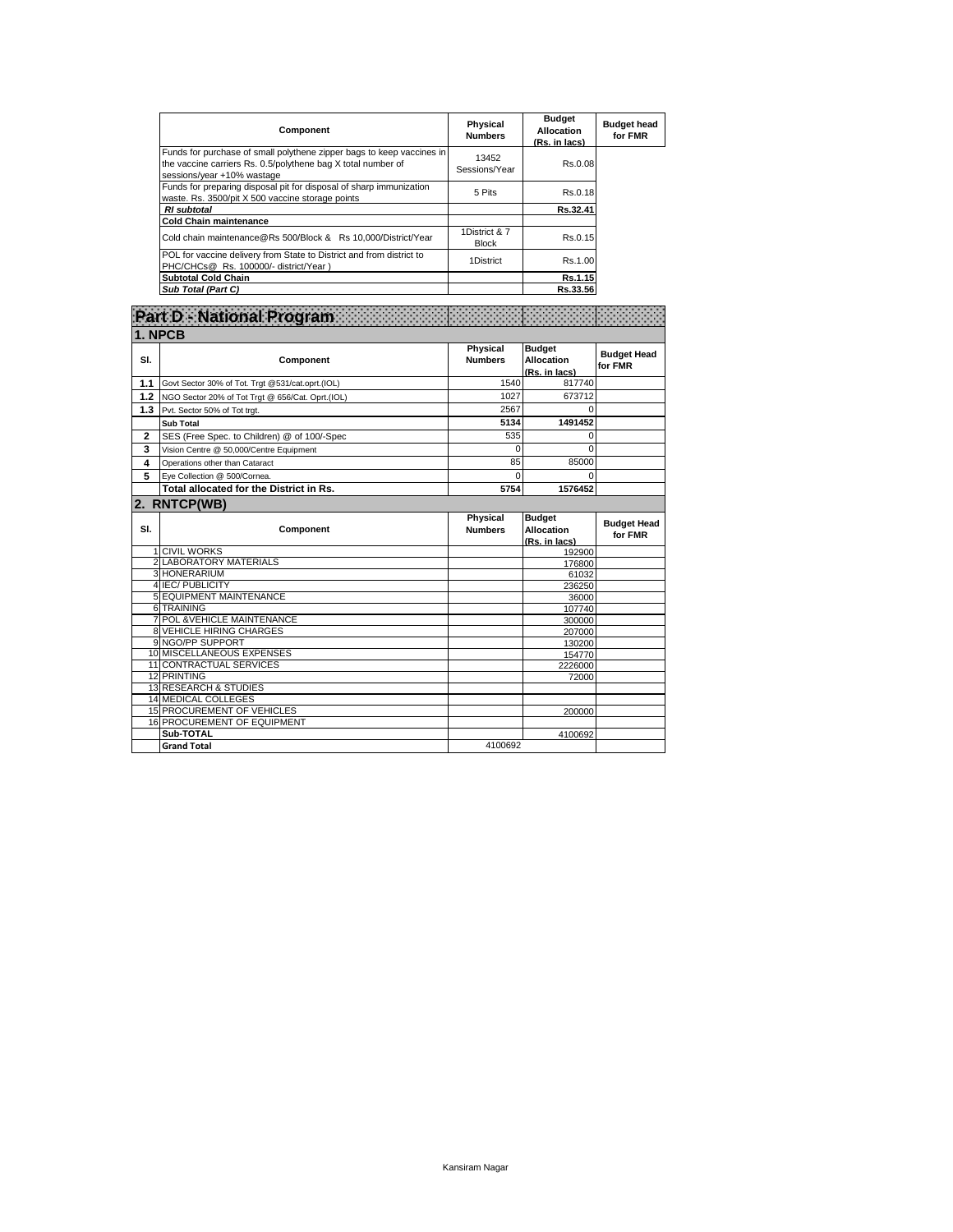|         | Component                                                                                    | Physical<br><b>Numbers</b> | <b>Budget</b><br><b>Allocation</b><br>(Rs. in lacs) | <b>Budget head</b><br>for FMR |  |  |
|---------|----------------------------------------------------------------------------------------------|----------------------------|-----------------------------------------------------|-------------------------------|--|--|
| 3. NLEP |                                                                                              |                            |                                                     |                               |  |  |
|         | <b>Activities</b>                                                                            | Physical<br><b>Targets</b> | <b>Financial</b>                                    |                               |  |  |
|         |                                                                                              |                            | <b>Allocation</b>                                   |                               |  |  |
|         | 1 Contractual Services- Driver                                                               |                            |                                                     |                               |  |  |
|         | Remuneration @ Rs. 7,000/= P.M.                                                              | 1                          | 84000                                               |                               |  |  |
|         | Sub total                                                                                    |                            | 84000                                               |                               |  |  |
|         | 2 Office Maintenance                                                                         |                            |                                                     |                               |  |  |
|         | Telephone/Fax/Internet @ Rs. 15,000/= P.A.                                                   |                            | 15000                                               |                               |  |  |
|         | Office Operation & Maintenance @ Rs. 18,000/= P.A.                                           |                            | 18000                                               |                               |  |  |
|         | Consum-ables Stationery @ Rs. 24,000 P.A.                                                    |                            | 24000                                               |                               |  |  |
|         | Maintenance of Office Equipment & Furniture etc.                                             |                            | 15000                                               |                               |  |  |
|         | Sub total                                                                                    |                            | 72000                                               |                               |  |  |
|         | 3 Mobility-                                                                                  |                            |                                                     |                               |  |  |
|         | Vehicle operation / hiring of 1 Vehicle @ Rs 75000 P.A.                                      |                            | 75000                                               |                               |  |  |
|         | Sub total                                                                                    |                            | 75000                                               |                               |  |  |
|         | 4 Training                                                                                   |                            |                                                     |                               |  |  |
|         | 4 Days' Training of newly recruited Medical Officers @ Rs 28,000 per<br>batch of 30 trainees | $\overline{2}$             | 1867                                                |                               |  |  |
|         | 3 Days' Training of newly recruited Health Workers @ Rs 24,000 per<br>batch of 30 trainees   | $\overline{0}$             | $\mathbf 0$                                         |                               |  |  |
|         | 2 Days' Refresher Training of Medical Officers @ Rs 16,000 per batch<br>of 30 trainees       | 30                         |                                                     |                               |  |  |
|         | 2 Days' Refresher Training of Health Workers @ Rs 16,000 per batch                           | 45                         | 40000                                               |                               |  |  |
|         | of 30 trainees                                                                               |                            |                                                     |                               |  |  |
|         | Sub total                                                                                    |                            | 41867                                               |                               |  |  |
|         | 5 Procurement                                                                                |                            |                                                     |                               |  |  |
|         | Supportive medicines and other items for patients @ Rs39 per patient                         |                            | 3500                                                |                               |  |  |
|         | under treatment                                                                              |                            |                                                     |                               |  |  |
|         | Splints, Crutches, Items for Deformity Patients Rs. 15/= per patient                         |                            | 2000                                                |                               |  |  |
|         | under treatment                                                                              |                            |                                                     |                               |  |  |
|         | Patient Welfare Rs. 26/= per patient under treatment                                         |                            | 2200                                                |                               |  |  |
|         | Printing of forms @ Rs. 39/= per patient under treatment                                     |                            | 3500                                                |                               |  |  |
|         | Sub total                                                                                    |                            | 11200                                               |                               |  |  |
|         | <b>IEC Activities</b>                                                                        |                            |                                                     |                               |  |  |
|         | Rallies @ Rs. 5,000/= each                                                                   | $\overline{2}$             | 10000                                               |                               |  |  |
|         | School Quiz @ Rs. 1000/= each                                                                | 10                         | 10000                                               |                               |  |  |
|         | IPC workshops of ASHA @ Rs. 5000/= each                                                      | $\overline{2}$             | 10000                                               |                               |  |  |
|         | Health Mela in local festivals, Melas etc. @ Rs. 5,000/= each                                |                            | 5000                                                |                               |  |  |
|         | Sub total                                                                                    |                            | 35000                                               |                               |  |  |
|         | 7 Urban Leprosy Project                                                                      |                            |                                                     |                               |  |  |
|         | <b>Supportive Medicines</b>                                                                  |                            |                                                     |                               |  |  |
|         | Monitoring & Supervision                                                                     |                            | $\Omega$                                            |                               |  |  |
|         | MDT delivery & follow-up services                                                            |                            | $\mathbf 0$                                         |                               |  |  |
|         | Sub total                                                                                    |                            | $\mathbf 0$                                         |                               |  |  |
|         | 8 Incentive to Ashas                                                                         |                            | 8500                                                |                               |  |  |
|         | 9 Review Meetings                                                                            |                            | 18000                                               |                               |  |  |
|         | 10 Disability Prevention & Medical Rehabilitation                                            |                            |                                                     |                               |  |  |
|         | Screening Camp for selection of RCS patients                                                 |                            | 0                                                   |                               |  |  |
|         | Screening Camp - miscellaneous expenses                                                      |                            | $\Omega$                                            |                               |  |  |
|         | Screening Camp- Self Care Kits & patient Welfare items                                       |                            | $\mathbf 0$                                         |                               |  |  |
|         | Sub total                                                                                    |                            | $\mathbf 0$                                         |                               |  |  |
|         | 11 Cash Assistance                                                                           |                            |                                                     |                               |  |  |
|         | Cash assistance- POL for Vehicle                                                             |                            | 10000                                               |                               |  |  |
|         | Cash assistance- TA DA for Leprosy Staff                                                     |                            | 40000                                               |                               |  |  |
|         | Sub total                                                                                    |                            | 50000                                               |                               |  |  |
|         | <b>Grand Total</b>                                                                           |                            | 395567                                              |                               |  |  |